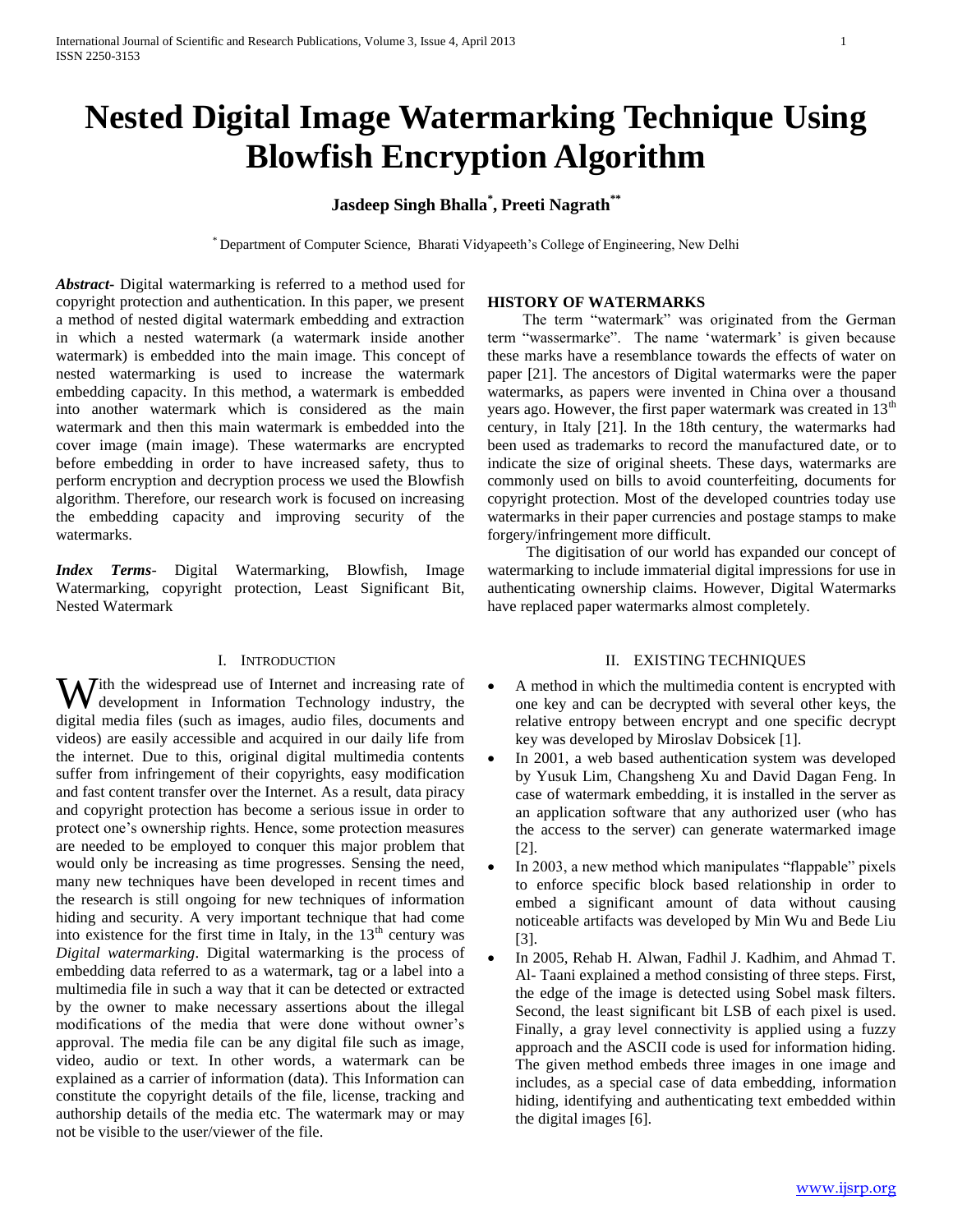- In 2006, Harpuneet Kaur, R. S. Salaria proposed a method of nested watermark embedding and extraction for increasing the embedding capacity of watermarks and increasing security of the watermarks by their encryption [4].
- In 2007, a method was proposed by Nameer N. EL-Emam in which data security using LSB insertion steganographic method was introduced. In this approach, high security layers have been proposed through three layers to make it difficult to break through the encryption of the data [5].
- In 2008, an approach to hide huge amount of data using LSB Steganography technique was proposed by Prof S. K. Bandyopadhyay, Debnath Bhattacharyya, Swarnendu Mukherjee, Debashis Ganguly, Poulami Das. They have given much emphasis on space complexity of the data hiding technique [8].
- In 2008 , G. Sahoo and R. K. Tiwari proposed a method that works on more than one image using the concept of file hybridization. This particular method implements the cryptographic technique to embed two information files using Steganography [10].
- In 2012, Preeti Gupta proposed a cryptography based digital watermarking method in which the embedding and extraction of nested watermarks was done. Encryption and decryption of watermarks was done using XOR operation [7].

### **A) WATERMARK EMBEDDING TECHNIQUES**

 There are various watermark embedding techniques that have evolved in recent times but we specifically used LSB technique [20] for embedding watermarks into main image.

### **Least Significant Bit (LSB) Technique**

 The most straightforward method that can be used for watermark embedding would be to embed the watermark into the least significant bits of the main object (cover object) [20]. Given the extraordinarily high channel capacity of using the entire cover for transmission in this method, a smaller object may be embedded multiple times. Even if most of these are lost due to attacks, a single surviving watermark would be considered a success. An example is given below:

Let us consider:

A= Original Image B= Watermark C= Watermarked Image

### **Embedding Procedure**

A: 10000100 00100101 10001000 01010001… B: 1 0 0 1… C: 10000101 00100101 10001000 01010001…

 It can be inferred from the above example that the watermark's (in this case, B) binary bits are added to the least significant bits of the original image (in this case, A). Least Significant Bit substitution will survive transformations such as cropping effectively, but with any addition of noise or lossy compression it will adversely affect the watermark.

# **B) ENCRYPTION AND DECRYPTION TECHNIQUES Blowfish Algorithm**

 Blowfish is a symmetric encryption algorithm, which makes the use of the same secret key for both encryption and decryption of the message. It is a block cipher which means that it divides the message into blocks of fixed length during encryption or decryption This algorithm is used as an alternative for DES (Data Encryption Standard) or IDEA International Data Encryption Algorithm) [17]. It takes a variable-length key, ranging from 32 bits to 448 bits. Blowfish was designed in 1993 by Bruce Schneier as a fast, free alternative to existing encryption algorithms. Since then, it has been slowly gaining acceptance as a strong encryption algorithm. Blowfish is not patented, is license-free, and is available free for all uses [12].

 Blowfish Algorithm is a Feistel Network, in which a simple encryption function is repeated 16 times. The block size is 64 bits, and the key can be of any length up to 448 bits [13]. This algorithm is suitable for applications in which the key does not change very frequently. It is comparatively faster as compared to other encryption algorithms over handling of larger data. A Feistel network is a general method of transforming any function into a permutation. It was invented by Horst Feistel and has been used in many block cipher designs [13].

This algorithm consists of two parts :

- *Key-expansion part:* In Key expansion, a key of at most 448 bits is being converted into several subkey arrays totalling 4168 bytes.
- *Data- encryption part:* In Data encryption, 16-round Feistel network is used. Each round consists of a key dependent permutation, data-dependent substitution and a key. All operations are XORs and additions on 32-bit words. The only additional operations are four indexed array data lookups per round [13].

 Blowfish uses a large number of subkeys during its execution. These keys are computed before data encryption or decryption [12].

- The P-array consists of 18 subkeys (32 bit): P1, P2,..., P18.
- There are four S-boxes (32 bit) with 256 entries each:

S1,0, S1,1,..., S1,255; S2,0, S2,1,..,, S2,255; S3,0, S3,1,..., S3,255; S4,0, S4,1,..,, S4,255.

#### **Encryption**

Blowfish has 16 rounds. The input is a 64-bit data element,

Divide x into two 32-bit halves: xL, xR.

x.

Then, for  $i = 1$  to 16:  $xL = xL$  XOR Pi  $xR = F(xL) XOR xR$ Swap xL and xR

 After the sixteenth round, swap xL and xR again to undo the last swap.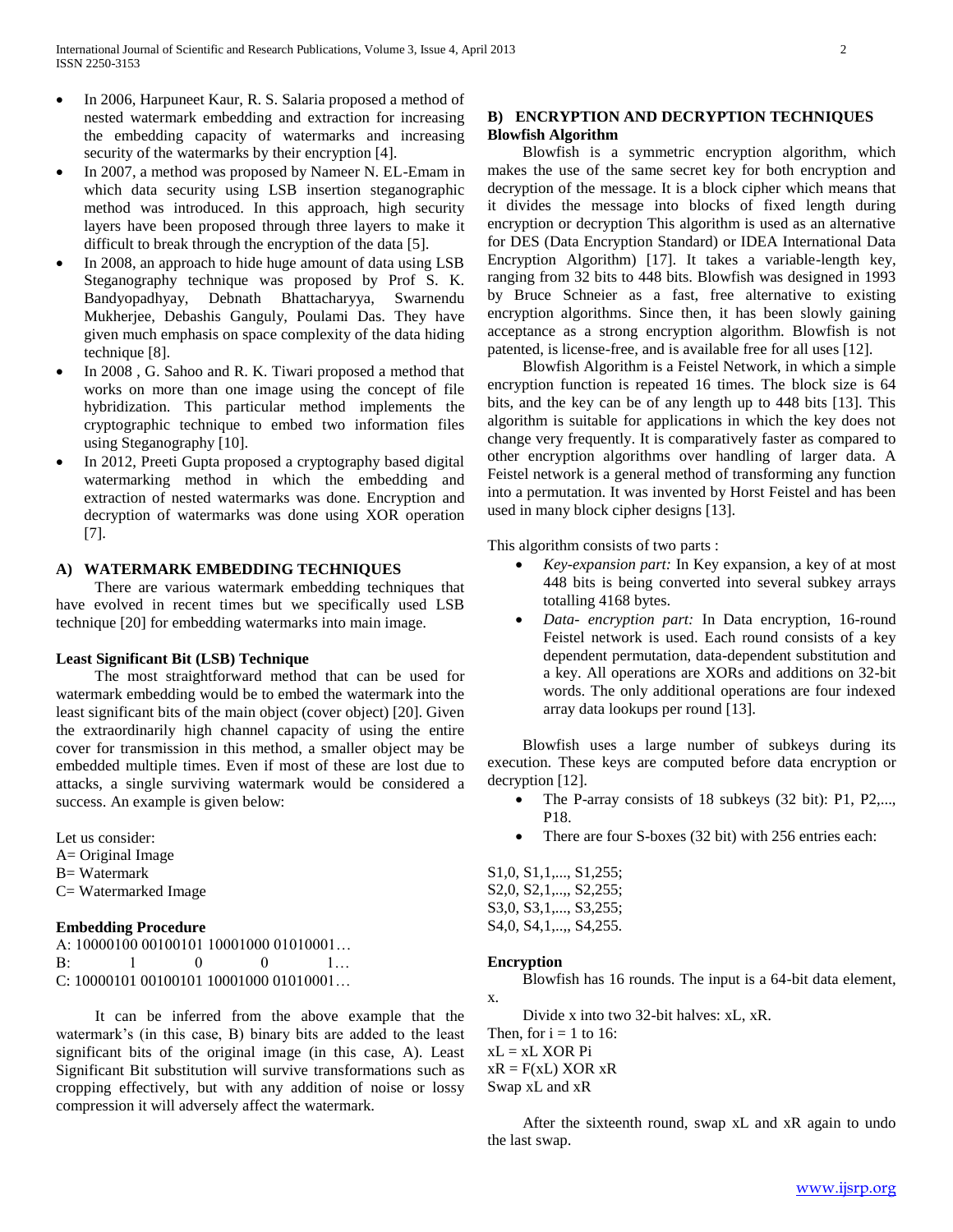Then,  $xR = xR XOR P17$  and  $xL = xL XOR P18$ .

Finally, recombine xL & xR to get the cipher text [12]. Process of encryption is shown in figure 1.



**Figure 1: Encryption of image using Blowfish Algorithm**

### **Decryption**

 The process of decryption using blowfish algorithm is shown in figure 2. In this process, an already encrypted image is decrypted using the same key that was used at the time of encryption. Decryption process is similar to encryption except that in decryption, P1,P2, … P18 are used in reverse order [13].



**Figure 2: Decryption of image using Blowfish Algorithm**

# III. PROPOSED METHOD

 In this paper, we are proposing a nested digital watermarking technique of watermark embedding and extraction. "Nested" here basically means a watermark embedded into another watermark. In this method, one watermark is encrypted (using *Blowfish Algorithm*) and embedded into another watermark and this nested watermark (watermark embedded into another watermark) is again encrypted and finally embedded into the main cover image. This concept is shown in figure 3. This method provides an additional level of security for watermarks due to encryption of watermarks. It also increases the embedding capacity of a watermark (due to use of nested watermarks) as compared to the method in which a single watermark is embedded into an image for protecting copyright infringement.



**Figure 3: Watermark Embedding Process**

 **For embedding** first watermark in second, we used the spatial domain technique (LSB) as it is concise and less time consuming as compared to the frequency or wavelet domain techniques. *Least Significant Bit (LSB)* technique basically inserts the watermark bits to the least significant bits of the main image. By using LSB technique, first watermark is embedded into the second watermark. And then this second watermark is embedded into the main image. This technique is explained above in section II(A).

 **For encryption and decryption of watermarks**, the *Blowfish Algorithm* is used as it is an efficient technique. The *Blowfish Algorithm* is explained above in section II(B). The first watermark is encrypted before embedding it to the second watermark. After first watermark is embedded into the second watermark, the nested watermark (one watermark inside another watermark) is encrypted again and finally embedded into the main image.

### **Watermark Embedding**

Abbreviations that are used in this algorithm:

*Watermark1*: Primary watermark image.

*Watermark2*: Secondary watermark image (Main watermark).

*Main Image*: Original image that is to be watermarked.

- *Y1*: Key for encrypting *Watermark1.*
- *Y2*: Key for encrypting *Watermark2.*
- *W1*: Key for embedding *watermark1.*
- *W2*: Key for embedding *watermark2.*

# **Embedding Algorithm**

- 1. *Watermark1* is encrypted by using *Blowfish Algorithm* with key *Y1*. Output is called *Encrypted1*.
- 2. *Encrypted1* is embedded into Watermark2 using key *W1*. Output image is *Watermarked1*.
- 3. *Watermarked1* is encrypted by using *Blowfish Algorithm* using key *Y2*. Output image is *Encrypted2*.
- 4. *Encrypted2* is embedded into *Main image* using key *W2*. Output is *Watermarked2*.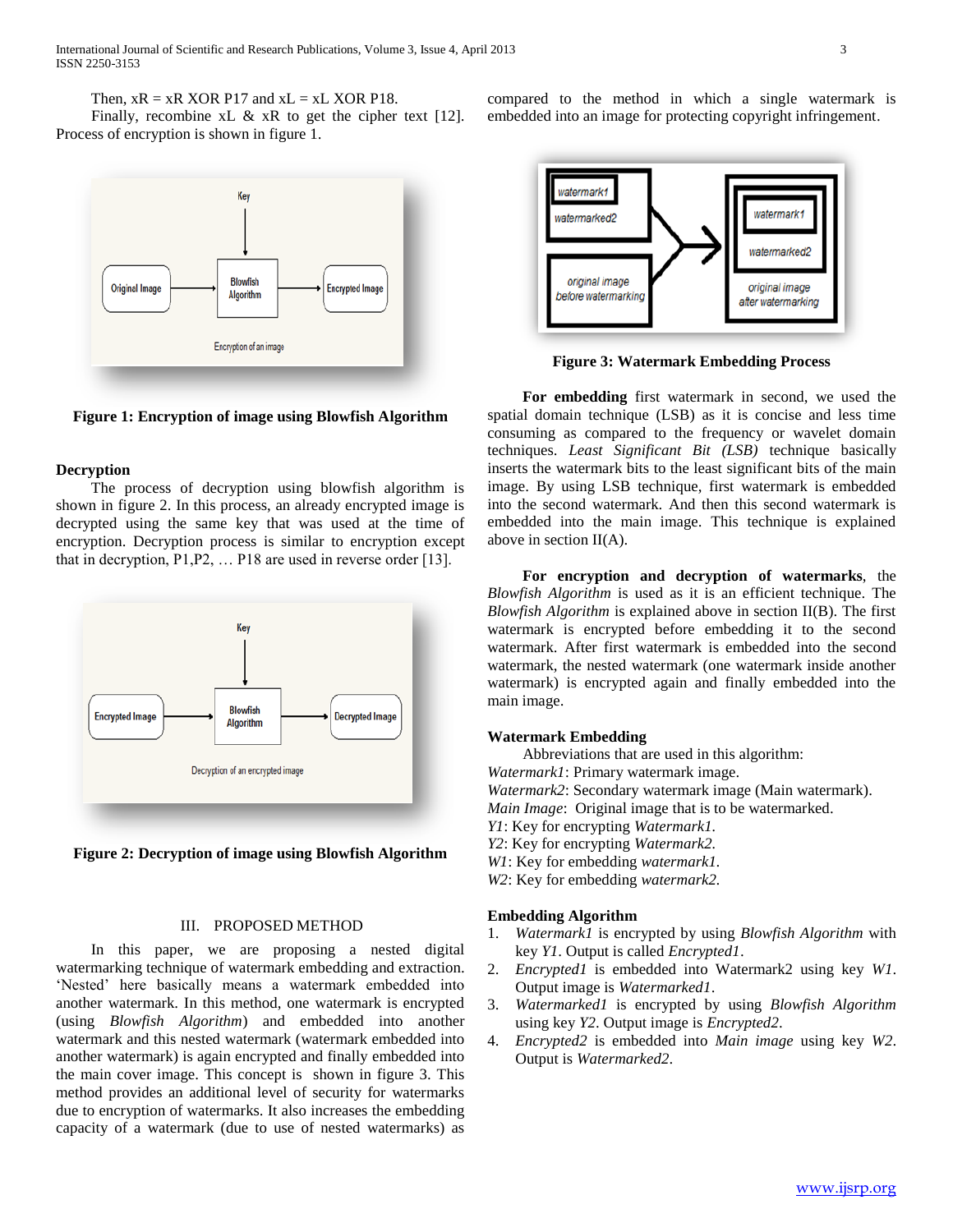

# **Figure 4: Block Diagram for embedding method**

# **Output**

Watermarked Image: *Watermarked2*.

# **Watermark Extraction**

# **Inputs**

*Watermarked2'*: Already watermarked image.

*S1*: Size of watermark1.

*S2*: Size of watermark2.

*Y2*: Key for decrypting recovered watermark from cover Image.

*Y1*: Key for decrypting recovered watermark from main watermark (secondary watermark).

*W2*: Key used for recovering encrypted watermarked watermark from Main Image (cover image).

*W1*: Key for recovering encrypted watermark from the main watermark.

# **Extraction Algorithm**

- 1) Extract encrypted *Watermark2* from *Watermarked2* using key *W2*. Output is *Encrypted2'* (recovered image).
- 2) Decrypt *Encrypted2'* using *Blowfish Algorithm* with key *Y2*. Output is *Recovered2*.
- 3) Extract encrypted *Watermark1* from *Recovered2* using key *W1*. Recovered image is called *Encrypted1'*.
- 4) Decrypt *Encrypted1'* using *Blowfish Algorithm* with key *Y1*. Output is *Recovered1*.



**Figure 5: Block Diagram of Watermark extraction process**

# **Output**

 *Recovered2*: Main watermark recovered from *Watermarked2* (Already watermarked image)

 *Recovered1*: Watermark recovered from the main watermark.

# IV. EXPERIMENTAL RESULTS

 In our experiment, we used 450x300 sized images for executing our method of watermarking.

# *Simulation Tool Used: Matlab R2012b*

 The above proposed method was executed using Matlab R2012b software. Matlab is a registered product of Mathworks Inc, Copyright 1984-2012.



# **Figure 6: Watermark1**

|         | Data |  |
|---------|------|--|
|         |      |  |
|         |      |  |
|         |      |  |
|         |      |  |
|         |      |  |
| ******* |      |  |

**Figure 7: Watermarked watermark (watermark2)**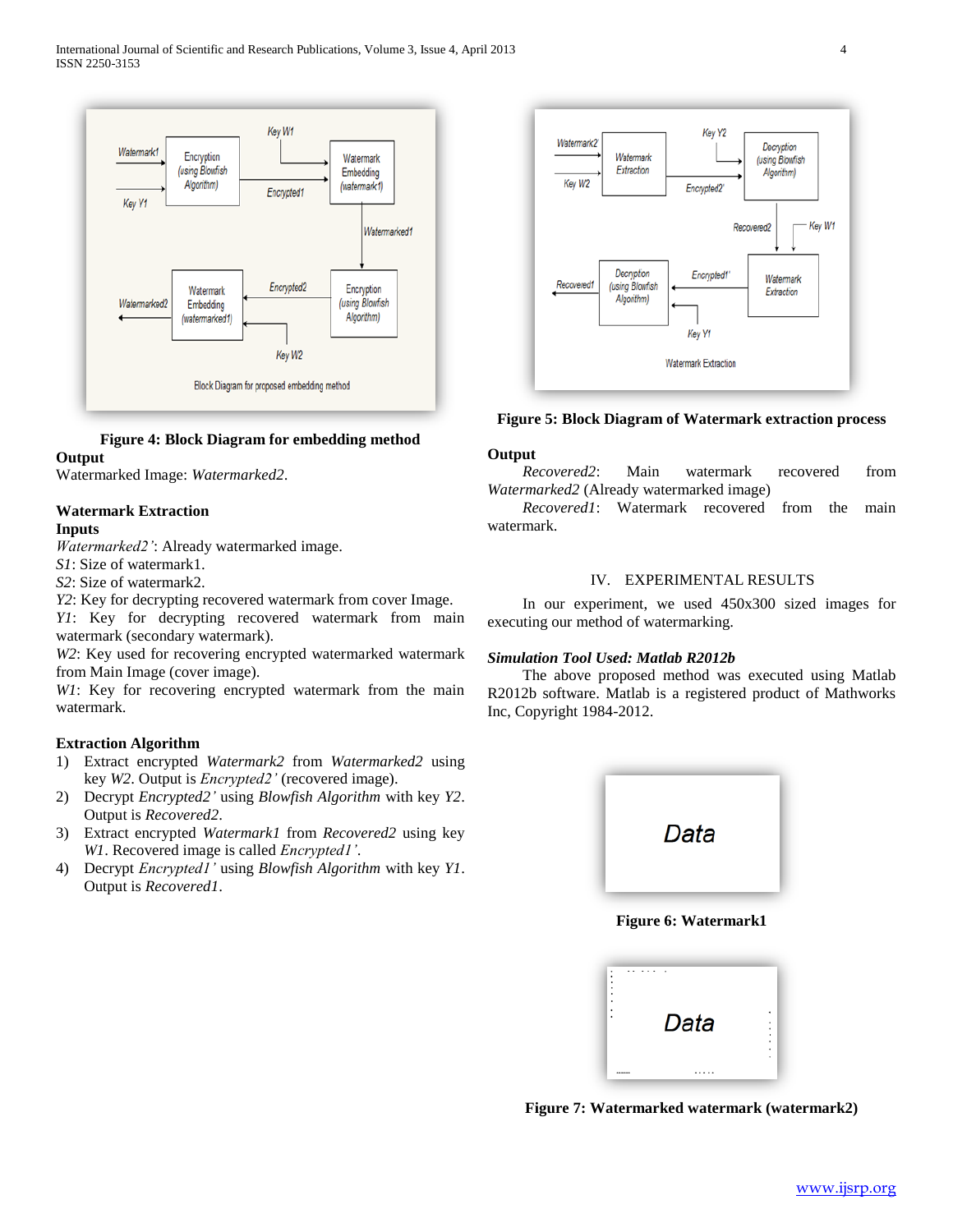

**Figure 8: Image before Watermarking (450 x 300)**



**Figure 9: Image after watermarking (***Watermarked2***)**



**Figure 10: Difference of images (original and watermarked)**

 We used a 450x300 gray-scale image and performed this method. First, we took watermark1 as shown in figure 6. This watermark1 is encrypted and then this encrypted watermark is embedded into another watermark (here referred as watermarked watermark) as shown in figure 7. Now, this watermarked watermark is embedded into the main image. Figure 8 shows the original image before watermarking and figure 9 shows the image after watermarking. The difference between original and the watermarked image is shown above in figure 10.

# V. CONCLUSION

 In this paper, a new technique of digital watermarking is proposed in which a watermark is encrypted and embedded into another watermark and this combined watermark is embedded into the main image. This phenomenon of embedding one watermark into another is known as Nested watermarking. By doing so, the level of security of the watermark increases (due to use of encryption and decryption techniques) and the embedding capacity of the watermark is also enhanced (as concept of nested watermarks is used). The Blowfish encryption and decryption algorithm is used in this method as it is suitable and efficient for hardware implementation. Besides, it is unpatented and no license is required (Open source algorithm).

Advantages of this proposed method:

- Concept of Nesting increases embedding capacity of watermark into the main image.
- Encryption of watermarks before embedding them into main image helps to increase the security of the watermark.
- Use of Blowfish algorithm helps to make the method more robust.

### **FUTURE SCOPE**

 The concept of digital watermarking is not very matured. A lot of research is going on for improving the existing watermarking techniques. In this field, the highest priority is given to the work that is initiated towards getting information from attacked watermarks. The watermarking technique proposed in this paper can be improvised in future in terms of enhancing security and embedding capacity of watermarks. In this paper, we have used Blowfish Algorithm for encryption and decryption and LSB method for embedding of watermarks. So in future, some other algorithms can be used or proposed for encryption or decryption and embedding of watermarks.

#### **REFERENCES**

- [1] Dobsicek, M., Extended steganographic system. In: 8th Intl. Student Conf. on Electrical Engineering, FEE CTU 2004, Poster 04.
- [2] Yusuk Lim, Changsheng Xu and David Dagan Feng, "Web based Image Authentication Using Invisible Fragile Watermark", 2001, Pan-Sydney Area Workshop on Visual Information Processing (VIP2001), Sydney, Australia, Page(s): 31 – 34.
- [3] Min Wu, Member, IEEE, and Bede Liu, Fellow, IEEE, "Data Hiding in Binary Image for Authentication and Annotation", IEEE Trans. Image Processing, volume 6, Issue 4, Aug. 2004 Page(s): 528 – 538.
- [4] Harpuneet Kaur, R. S. Salaria, "Robust Image Watermarking Technique to Increase Security and Capacity of Watermark Data", The IASTED International Conference on Communication, Network, and Information Security (CNIS–2006), MIT, Cambridge, Massachusetts, USA, Oct 9–11, 2006. (Communicated)
- [5] Nameer N. EL-Emam "Hiding a large amount of data with high security using steganography algorithm", Journal of Computer Science. April 2007, Page(s): 223 – 232.
- [6] Rehab H. Alwan, Fadhil J. Kadhim, and Ahmad T. Al-Taani, "Data Embedding Based on Better Use of Bits in Image Pixels", International Journal of Signal Processing Vol 2, No. 2, 2005, Page(s): 104 – 107.
- [7] Preeti Gupta, " Cryptography based digital image watermarking algorithm to increase security of watermark data" International Journal of Scientific & Engineering Research, Volume 3, Issue 9, September 2012.
- [8] S.K.Bandyopadhyay, Debnath Bhattacharyya, Swarnendu Mukherjee, Debashis Ganguly, PoulumiDas, "A Secure Scheme for Image Transformation", August 2008, IEEE SNPD, Page(s): 490 – 493.